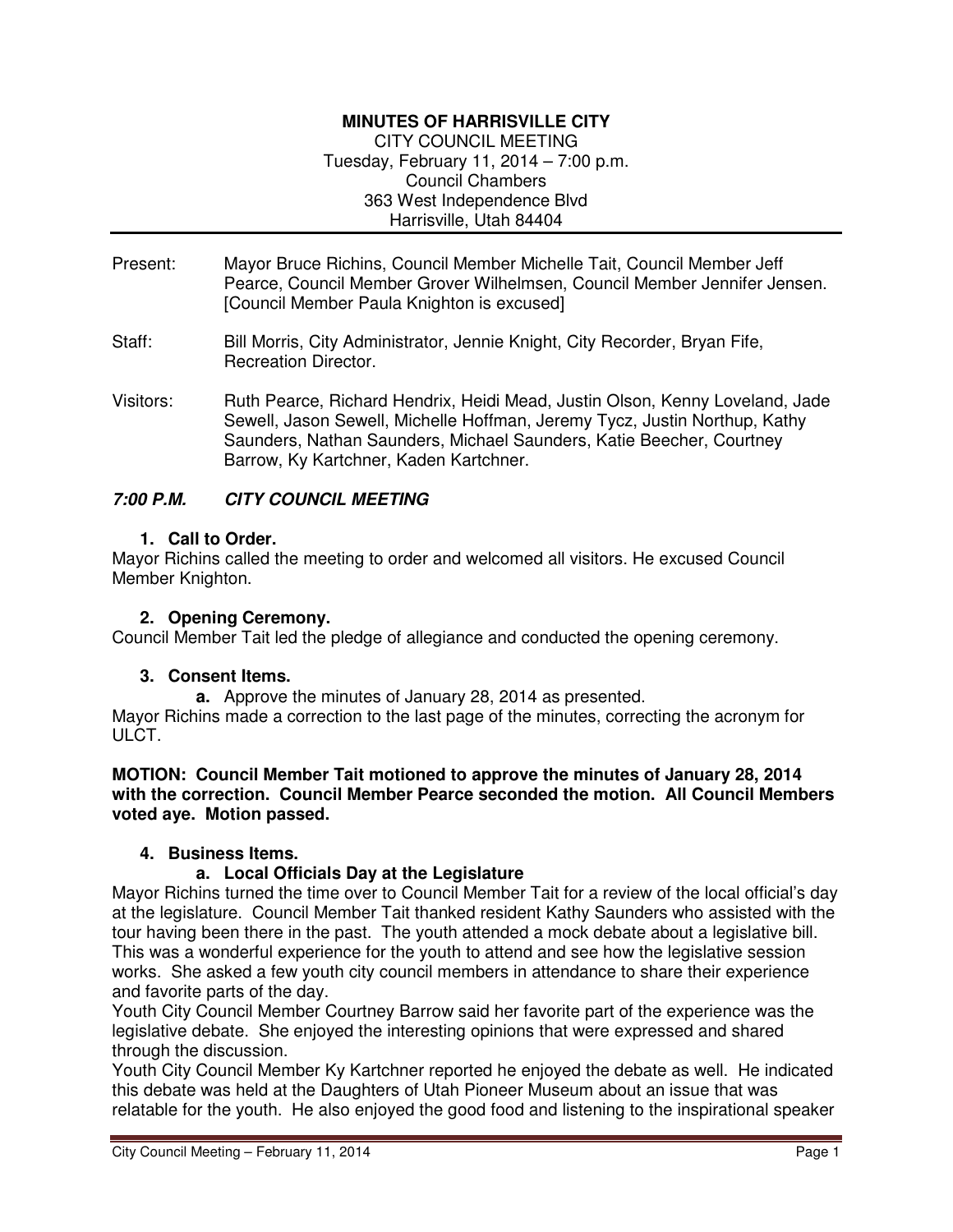who is missing a leg but achieved his goal of becoming an NCAA champion in wrestling. This speaker also wrote a book titled "Unstoppable".

Youth City Council Member Kaden Kartchner expressed his favorite part was the debate also. He appreciated the strong emotions the participants expressed and would have enjoyed participating in this debate. He expressed his desire for the debates to be open for public input. His hope is they will continue these debates in the future. He agreed the motivational speaker was very good and inspiring.

Mayor Richins said they will likely continue the debates because of the success in the last few years.

Youth City Council Member Katie Beecher reported her favorite part was Anthony Robles the inspirational speaker. She informed Council the debate was on a bill the legislators are possibly going to look at.

Youth City Council Member Michael Saunders concurred the inspirational speaker was very interesting. He explained how Anthony Robles was born with only one leg and without a hip socket so there was very little to work with for a prosthetic. He enjoyed his experience attending and thanked Council for the opportunity to attend.

Youth City Council Member Nathan Saunders reported the inspirational speaker was his favorite part of the experience. His story was very inspiring and motivating to be "Unstoppable" in his own life. Anthony Robles overcame a lot of challenges to become the National Wrestling Champion. He shared Anthony's experience where no programs wanted to accept him because of his disability, but he convinced a coach to let him wrestle. Anthony spent the first year losing most of his matches and realized he had to put in extra effort so he could compete against other wrestlers. Mr. Saunders also expressed his interest in the debate. His grandfather served as a state senator and he appreciated learning what he would have done during his time serving as a legislator. He thanked Council for this opportunity.

Kathy Saunders thanked Council for allowing the kids to have this opportunity.

# **b. Recreation Discussion**

Mayor Richins turned the time over to Recreation Director Bryan Fife for this discussion.

# **1. Frisbee Golf Course**

Bryan Fife said the option of putting together a Frisbee golf course was talked about a year and a half ago and he hoped to follow up with putting together and sharing some ideas. He introduced Council to Jade Sewell who is the owner of Ridgeline Designs and is very familiar with disc golf.

Mr. Sewell passed around some information including a park design for a proposed disc golf course at Harrisville Main Park. He gave an overview of where the holes will be placed. He has been strategizing with Bryan Fife on where to put each of the disc golf holes. They have specifically been designed away from the playground, starting with the first hole at the parking lot. He explained each hole and the associated direction of play.

Council Member Tait asked for a brief explanation of what this sport is from the basic level. Mr. Sewell explained this is the fastest growing sport in the country right now with 300 courses being put in each year. The course is designed with baskets that catch discs of all different weights and plastics. Utah is falling behind this trend with only 12 courses and some are not functioning well. There are only two courses in Weber County, one in Riverdale and a 5 basket course at the Ogden ATC. The courses in Moab and Solitude are among some of the top ranking courses in the country. This is a great sporting activity and not necessarily a seasonal sport.

Bryan Fife introduced phase one that will include nine holes on the west side of the park. Council Member Tait asked if these baskets are removable. Bryan Fife confirmed these are removable. Phase two includes nine more holes on the east side of the park. The largest portion monetarily will be addressing the creek crossing of phase one. He is currently working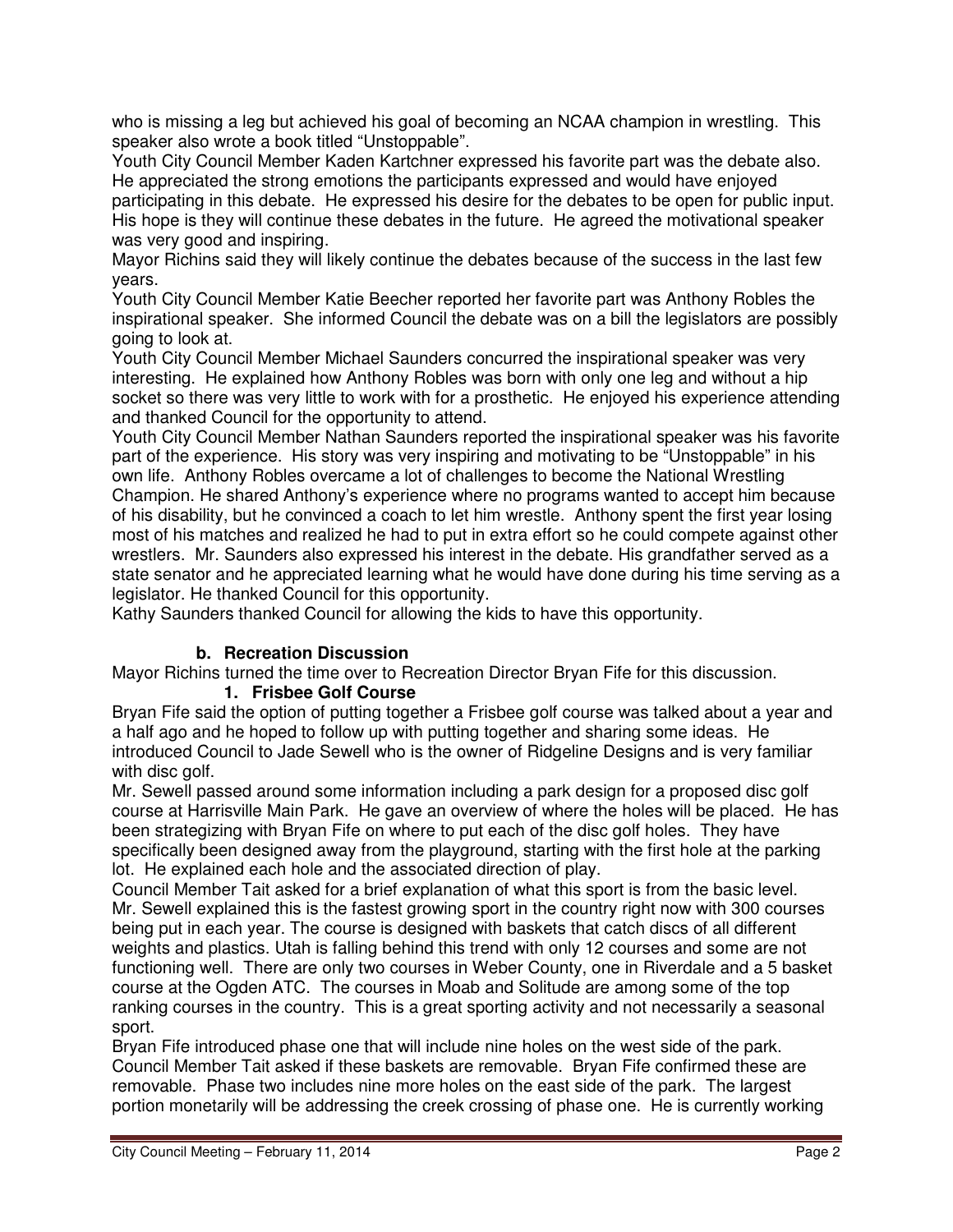with the city engineer and Gene Bingham, Public Works Director, to figure out a solution to this. Installing a bridge is most likely the most environmentally and economic way to address this. A bridge will be approximately \$3000 of the cost of phase one.

Mr. Sewell explained there are different variations of each hole locations as well. He planned for the launch pads to be placed in specific areas for each hole. Mayor and Council gave discussion on the opportunities for service with this project to save money, by including residents who have an interest in their own community.

Bryan Fife also pointed out an opportunity for saving on the park benches. The proposal includes installation for park benches but he indicated there are two unused benches available at the splash pad.

Bryan Fife indicated he would most likely use Wright Signs for the signage. They provided the signs for the splash pad. Signs would include park rules, etiquette and the disc golf rules of play. They will install a sign showing the layout of the course and each hole will display another plaque showing the direction of play.

Council Member Tait asked how the discs will be provided for play. Bryan Fife responded many avid players have their own discs. This proposal includes 10 starter kits. The city could implement a rental policy for the starter kits for those who would like to try out the sport before they purchase their own equipment. Mr. Sewell said the discs are very affordable. He also pointed out the course can be played with affordable plastic Frisbees from the local dollar store as well. Mayor and Council gave discussion about the length of time it takes to participate in an entire round. A full eighteen hole course would likely take around an hour and a half. We have a great opportunity with the diversity our park offers. There is the potential of having leagues and with an eighteen hole course two 9 hole scrambles could be run at the same time. Council Member Tait took a quick poll from the youth in attendance and received positive feedback regarding the installation of a course. This is even being implemented into the school physical education curriculum.

Mr. Sewel gave a quick history of how he was introduced to the sport and informed Council how smoothly the course flows with little to no backup on the holes.

Council Member Tait inquired as to how much is included in the maintenance program. Bryan Fife responded the maintenance of the lawns would be consistent with mowing around trees, not much more work for staff. He also informed Council these courses have a tendency to reduce crime rates in their areas because of the amount of use they receive. Littering is sometimes a problem but can be addressed by installing waste receptacles just like regular golf courses offer.

Bill Morris reminded Council of the approximate \$5400 from the RAMP grant the city receives each year. He suggested starting with the nine hole course and expanding in the future. This would be a great use of the grant funds. Bryan Fife informed Council there are available funds in the park impact fees that could also be used to fund this project.

Council Member Tait inquired how long the installation will take. Bryan Fife said it will be dependent on weather. He would hope to have it all in place before Heritage Days. There are also a few Frisbee golf clubs around that would be willing to help with the installation.

Phase two would not be available during the baseball/softball season. Although, the placement of phase two would allow for night games because of the close proximity to the walking path lighting. Mr. Sewell reminded Council this is a year-long sport not seasonal. Players are willing to play during all weather conditions.

Council Member Tait asked if this would be a high quality course. Mayor and Council gave discussion on the placement of the phases and how each offers a different perspective on the course. Council Member Tait asked which phase would be preferable if only one phase is implemented. Council Member Jensen said that phase one is more aesthetically appealing. Bill Morris said this area is an underutilized space in the park. Mr. Sewell mentioned he intentionally placed one hole by the road for visibility reasons, so players are visible while teeing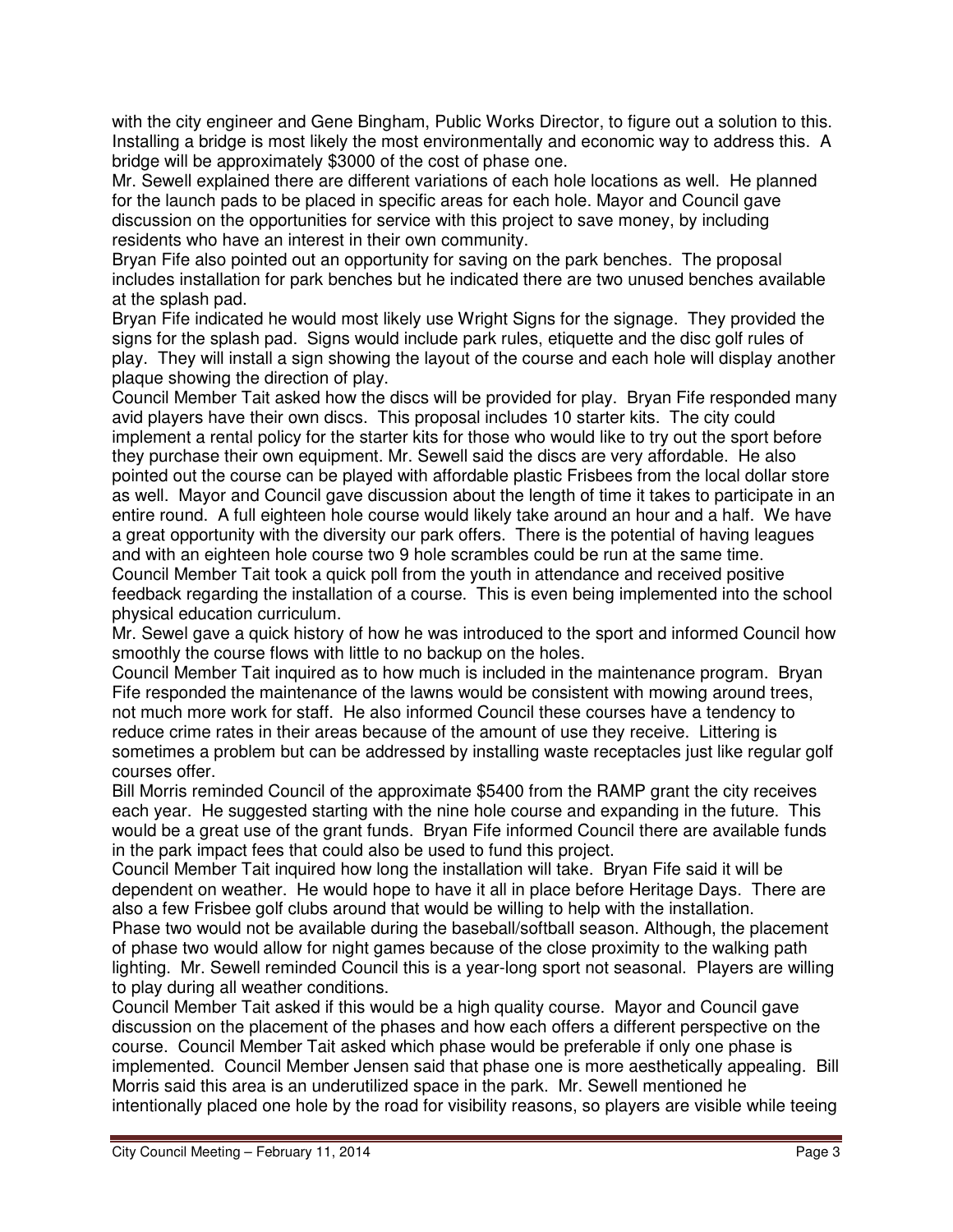off from that particular hole. Council Member Wilhelmsen suggested placing a practice hole up by the splash pad, giving residents an opportunity to enjoy practicing in that area. Mayor and Council agreed this would be a good practice area and allow for more participation. Bryan Fife pointed out the two phasing options. Bill Morris suggested Council authorize staff to move forward with this project with the idea of funding the first phase with the RAMP grant. Clarification was made of the total cost of phase one at \$10,300.

Mayor and Council thanked Jade Sewell for his time spent on this presentation.

### **2. Heritage Days Baseball/Softball Tournament**

Based on input received from Council, Bryan Fife introduced a proposal for the "North League Championship" to be held in conjunction with Heritage Days. This tournament would be for grades 4-9 and involve any city that's interested in participating. He recommended giving out trophies for the  $1<sup>st</sup>$  and  $2<sup>nd</sup>$  place champions. He would take the top two teams from the season and hold a winner's tournament. The cost would be around \$1,800. He asked whether this would be included in the recreation or Heritage Days budget. Mayor Richins indicated he would prefer this be listed under the Heritage Days budget.

Bryan Fife informed Council he put out a feeler last year but did not receive favorable feedback. He said other recreation directors in the area collect their equipment at the end of the season and move on to the next sport. The fact that Heritage Days is in August is possibly too long to wait for an end of season tournament.

Council Member Jensen suggested opening this tournament up to anyone that wanted to sign up. The city could charge for signing up competition teams, so instead of costing money, it would pay for itself. She suggested any age group be able to sign-up and participate and interest for a tournament being held at a later date could be measured throughout the regular season. Bryan Fife said he could put out feelers during signups to gauge interest.

Council Member Jensen asked about the possibility of holding the tournament right after the season ends. Bryan Fife responded they held a winner's tournament in the past right after the season ended but this disbanded a few years ago due to lack of interest from the surrounding city's recreation directors. Council Member Wilhelmsen commented that the month of July is kind of a down time for baseball. Council Member Jensen would like to give an incentive at the end of the season for the players, like a winner's tournament or something. Bryan Fife said some of the other directors are not even keeping records of the team's scores. If they decide to hold a tournament, they will have to implement this and keep track of the team scores throughout the season.

Mayor and Council gave discussion about the success of the Heritage Days recreation booth during last year's celebration. They agreed to put together a few affordable and interesting activities with prizes to include for another booth this year.

### **3. Recreation Budget**

Bryan Fife indicated in the past the city has used a local business to supply the officials for the sporting events. Unfortunately this business went under recently and now he must supply his own officials. There are pros and cons to this process but this has had a direct effect on this year's budget. There is money available in another recreation line item, but there will be some flexing between items to cover the unexpected costs. This will not be an issue in the future, because a proper line item will be listed from now on to address this need in the recreation budget. Implementing new officials has been quite a process but there have been some positive outcomes. Mayor Richins said he will work with staff to help address the issues affecting this year's budget. He and Council Member Tait thanked Bryan Fife for his efforts running the recreation program. Bryan Fife responded he enjoys his position with the city.

### **5. Public Comments.**